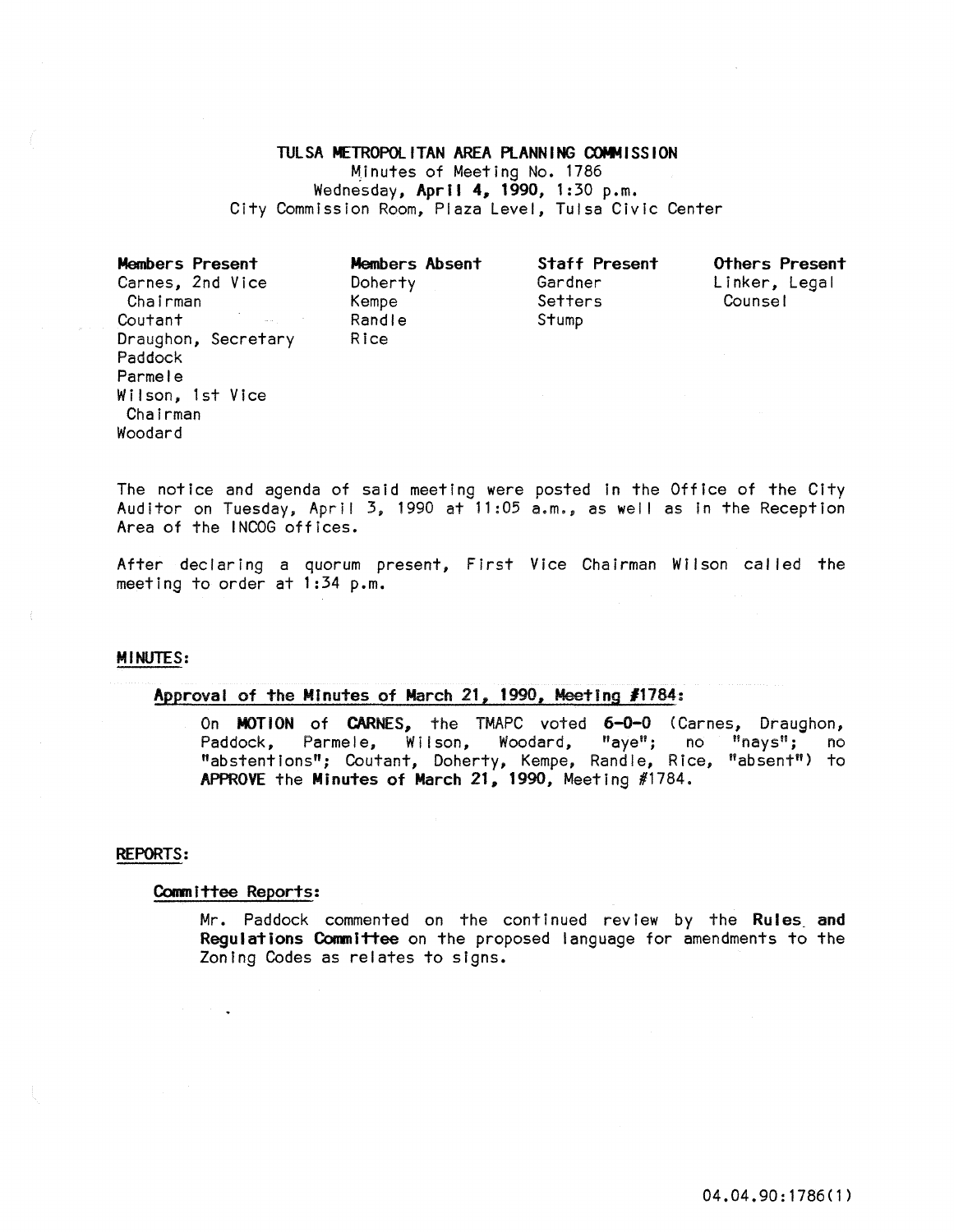# SUBDIVISIONS:

# ACCESS (}lANGE ON RECORDED 'PLAT:

# Electronic Research & Development (384) NE/c of E Admiral PI & So 145th E Ave

Staff advised the purpose of the request is to move one access point 35' east and widen the access from  $40'$  to  $60'$  to accommodate truck traffic. The Traffic Engineer and Staff recommend APPROVAL as requested.

#### TMAPC ACTION: 7 members present

On MOTION of PADDOCK, the TMAPC voted 7-0-0 (Carnes, Coutant, Draughon, Paddock, Parmele, Wilson, Woodard, "aye"; no "nays"; no "abstentions"; Doherty, Kempe, Randle, Rice, "absent") to APPROVE the Access Change on Recorded Plan for Electronic Research & Development Center, as recommended by the Traffic Engineer and Staff.

#### EXTENSION OF APPROVAL:

(First requests; one year extension recommended)

Kayo III (PUD 378)(2683) SW/c of East 101st Street & South Memorial (CS)

Lansing Industrial Park III (3602) SE/c of E. Pine & N. Lansing (CH, CS, IL)

On MOTION of CARNES, the TMAPC voted 7-0-0 (Carnes, Coutant, Draughon, Paddock, Parmele, Wilson, Woodard, "aye"; no "nays"; no "abstentions"; Doherty, Kempe, Randle, Rice, "absent") to APPROVE a One Year Extension of Approval for Kayo III and lansing Industria! Park III, as recommended by Staff.

#### REQUEST FOR **WA** I VER: (Sect ion 260)

BOA 15392 COnservation Acres (3003) 1928 North Lewis Avenue (CS, RS-3)

This is a request to waive plat on the north  $156.54'$  of Lot 1, less the east 8.5' for right-of-way and the east 100' of Lot 2, Block 4 of the above subdivision. A church on this site was destroyed by fire and a Board of Adjustment application has been approved for the new building. Since this is a new application, it is "subject to plat" under this Board case. The property Is already platted, but the original plat was filed In 1918, so substandard rights-of-way still exist. Staff would recommend approval of the waiver, subject to the fol lowing conditions: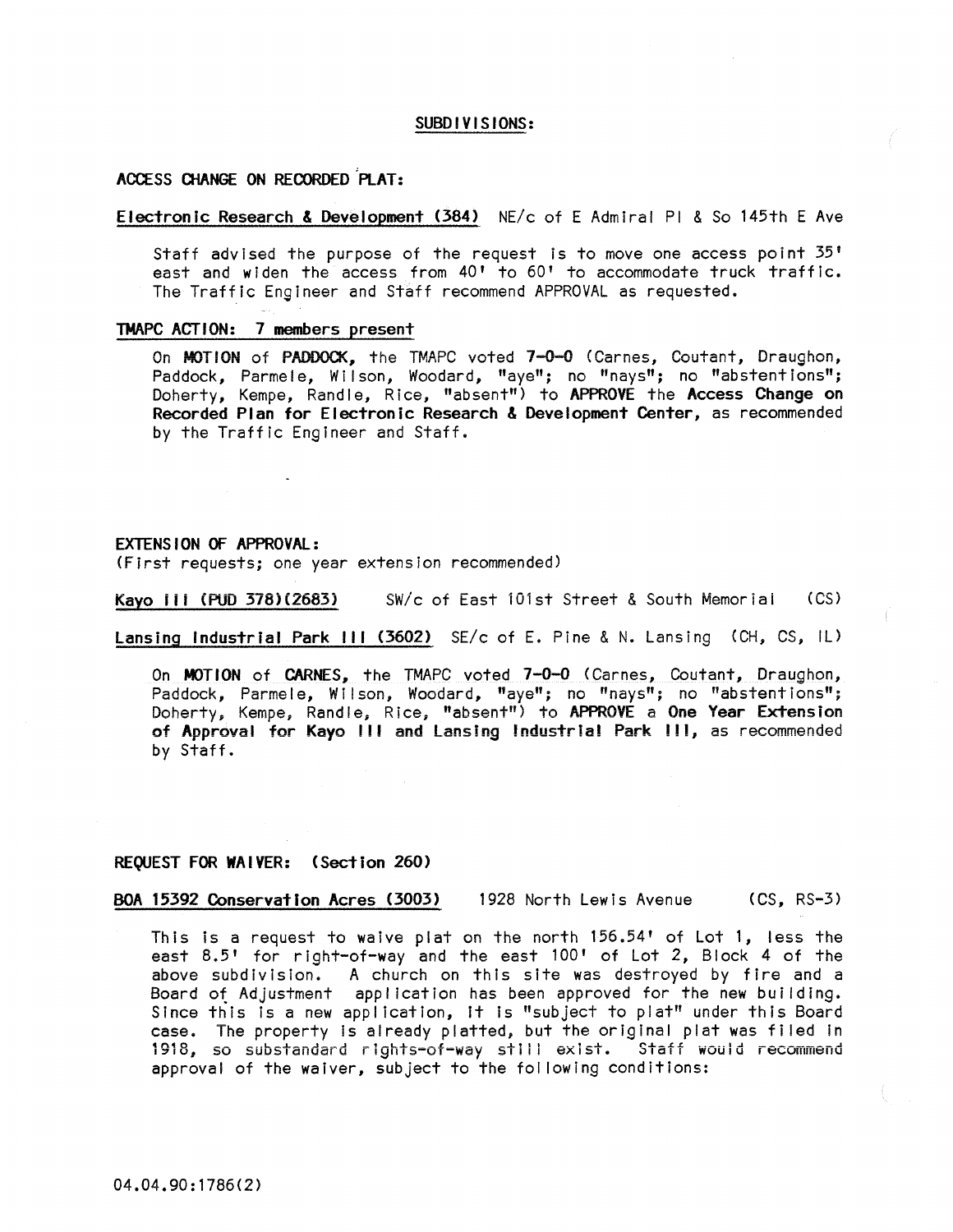- a) Dedication of right-of-way on North Lewis to meet the Major Street Plan requirement of 50' from centerline (16.5' platted, plus 8.5' dedicated plus 25' required new dedication to equal 50').
- b) Dedication of right-of-way on East Ute to meet the minimum street right-of-way requirement of 25' from centerline (20' platted plus 5' required new dedication to equal 25').
- c) Provide a 17.5' utility easement parallel to North Lewis for future relocation of utilities, and the south 11' to cover existing sanitary sewer.
- d) Grading and drainage plan approval by Department of Stormwater Management through the permit process. (On-site detention required for any increase in Imperviousness.
- e) Fire hydrant location subject to review and approval of Water and Fire Departments.
- f) Access control agreement for access point on North Lewis, subject to approval of Traffic Engineering.

The applicant was represented by W. G. Nelson.

Staff advised that applicant had been made aware of these conditions on 3/21/90 and agreed in writing, to comply with same.

The TAC voted unanimously to recommend approval of the WAIVER OF PLAT on BOA-15392, subject to the conditions outlined by Staff and the Technical Advisory Committee.

# TMAPC ACTION: 7 members present

On MOTION of CARNES, the TMAPC voted 7-0-0 (Carnes, Coutant, Draughon, Paddock, Parmele, Wilson, Woodard, "aye"; no "nays"; no "abstentions"; Doherty, Kempe, Randle, Rice, "absent") to APPROVE the Waiver Request for BOA 15392 Conversation Acres, subject to the conditions as recommended by the TAC and Staff.

### \* \* \* \* \* \* \*

Z-6216 (Unplatted)(3293) SE/c of East 56th Place & South Lewis Avenue (OL)

This is a request to waive plat on a small tract  $140' \times 116.8'$  that is unplatted and contains an existing residence. It has been rezoned to office use and the existing house will be retained for the proposed office uses. Staff has no objection to the request, subject to the fol lowing: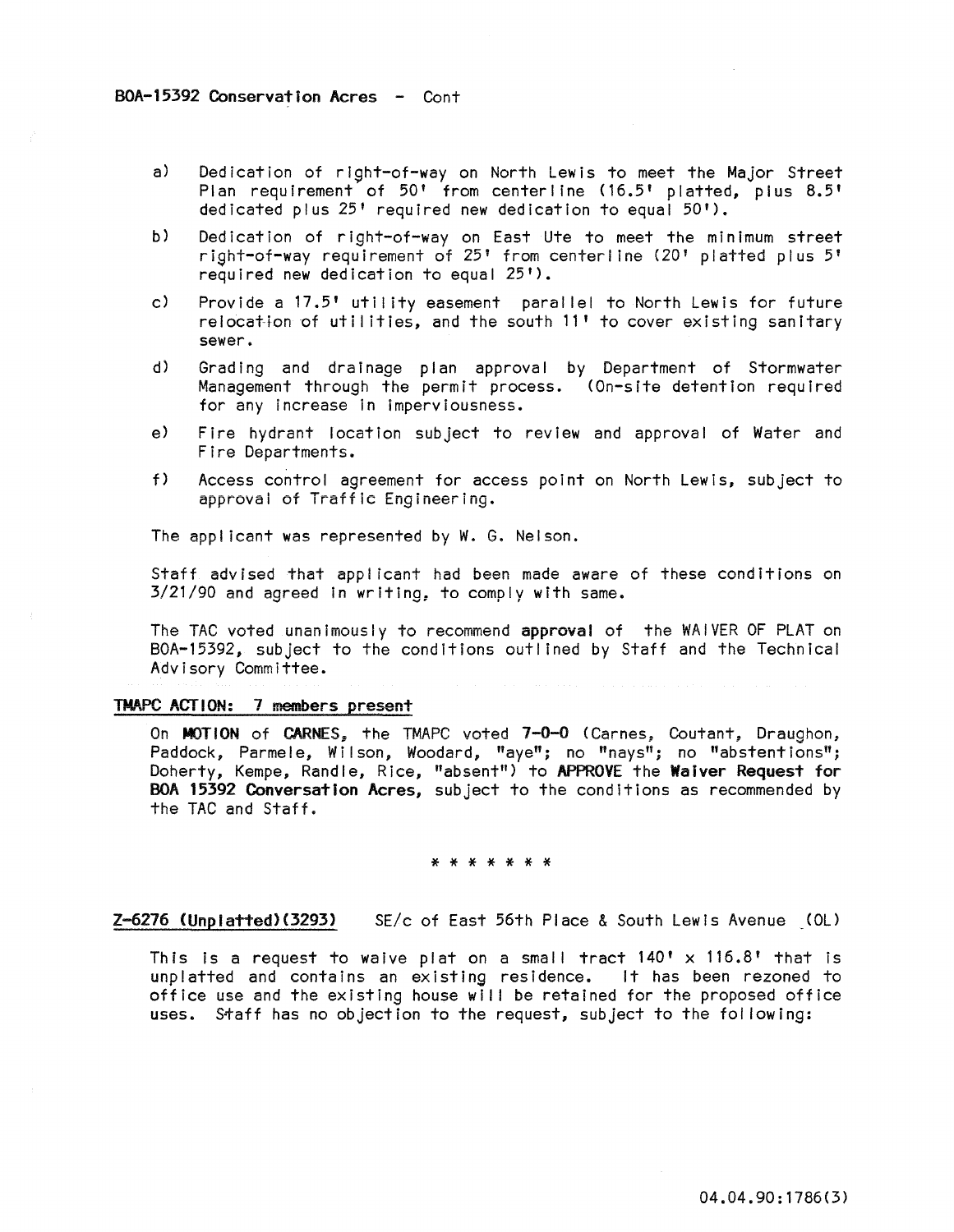- 1. Verify right-of-way dedications on South Lewis. It appears to be dedicated the full 50' as required by the Street Plan, but there may be a "gap" between the 24.75' statutory rIght-of-way and a 10' deed of Dedication recorded 5/20/55 in Book 2609, Page 417. The 15.25' In between is not identified on any of our Atlases, but is shown as dedication. Also provided a 30' radius dedication around the corner to match the radius at the northeast corner of the intersection. (Also required SubdIvision Regulations.)
- 2. Provide 17.5' utility easement parallel to South Lewis as per utilities and an 11' utility easement paral lei to the east property line, covering an existing sanitary sewer.
- 3. Access points shall meet the approval of the Traffic Engineer. (Applicant wants to retain the one access point on Lewis and also have an access to East 56th Place.) An access limitation agreement for South Lewis will be required by Traffic Engineer.
- 4. Grading and drainage plans for any new driveways and/or construction are subject to approval of the Department of Stormwater Management through the permit process.

The appl icant was represented by Roy Johnsen.

The TAC voted unanimously to recommend approval of WAIVER OF PLAT on Z-6276, subject to the conditions outlined by Staff and the Technical Advisory Committee.

# TMAPC ACTION: 7 members present

On MOTION of PADDOCK, the TMAPC voted 7-0-0 (Carnes, Coutant, Draughon, Paddock, Parmele, Wilson, Woodard, "aye"; no "nays"; no "abstentions"; Doherty, Kempe, Randle, Rice, "absent") to APPROVE the Waiver Request for Z-6216 (Unplatted), subject to the conditions as recommended by the TAC and Staff.

### LOT SPLITS FOR WAIVER:

l-11290 QutkTrtp (3493) SW/c of East 51st St. & South Sheridan Road (CS)

This is a request to split the north  $250'$  of the east  $250'$  into two tracts, resulting in a tract on the corner of approximately  $160' \times 197'$ and a  $40' \times 197'$  tract to be added to the property to the west owned by Wendy's,' thereby Increasing their lot width. No Board of Adjustment approvals are needed since the QuikTrip tract meets the zoning requirements and the remainder is being added to an already platted lot of record, making the ownership  $40'$  larger. The only waiver applicable is the difference between an additional 8' of right-of-way required on 51st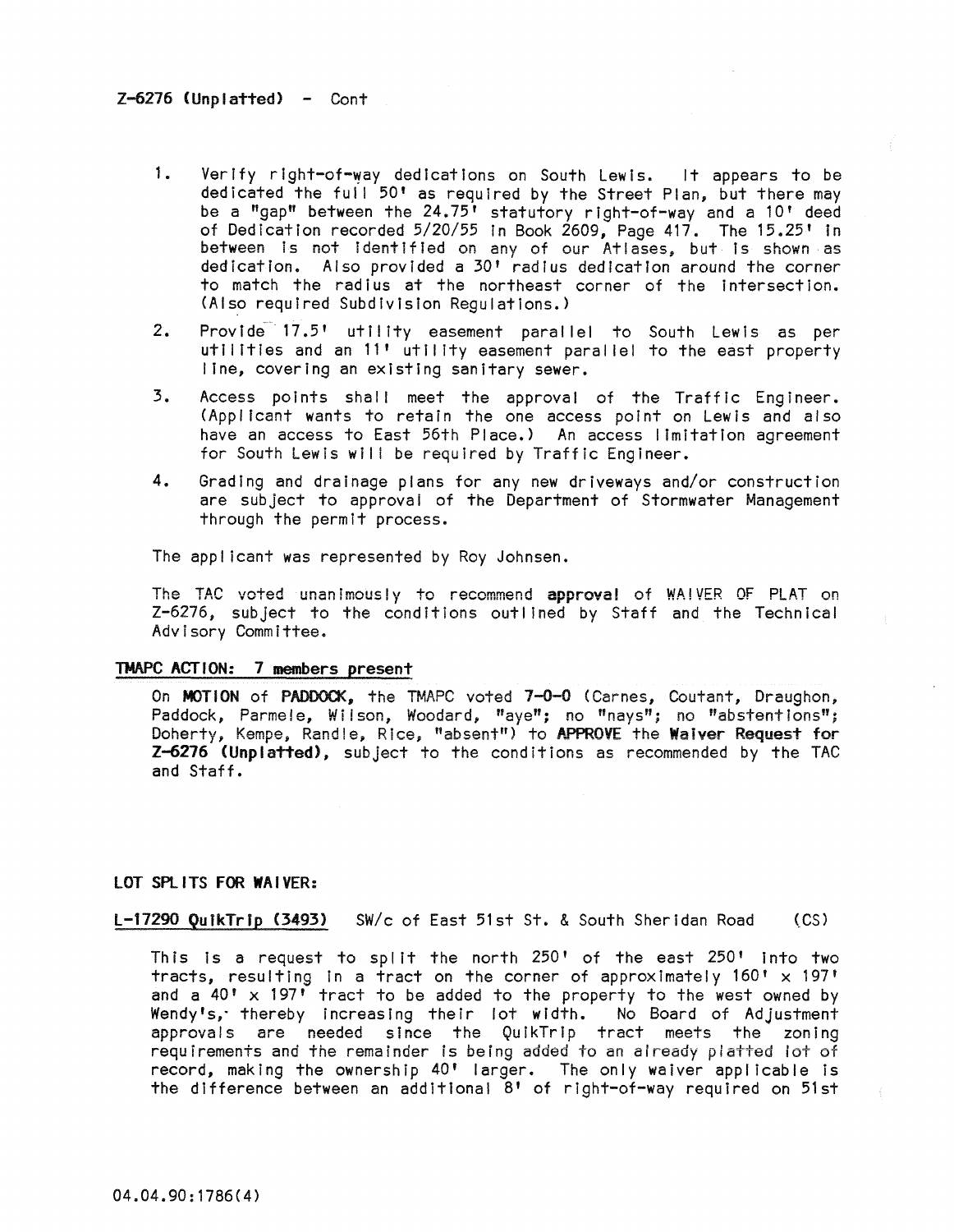Street for a turn lane and the  $3'$  being dedicated for same. Applicant has been working with the City Engineer on the amount of right-of-way and the actual new property line legal as shown on the plot plan submitted. The right-of-way for both 51st Street and Sheridan has been dedicated for the full 50' so the only difference is the turn lane right-of-way, which if Jess than 8' would require a waiver of the subdivision Regulations relative to the Street Plan standards. Staff recommends approval, subject to:

- a) Waiver of the turn lane requirement of  $8!$  to the  $3!$  plus corner, subject to approval of the City Engineer.
- b) Grading and drainage plan approval by Stormwater Management through the permit process.
- c) Attachment of the  $40' \times 197'$  tract to the adjacent Lot 4, Block 1, Gatewood Center.
- d) Provide 17.5' utility easement parallel to east and north property lines.

The applicant was represented by David Grooms.

Staff was advised by Engineering Department that QulkTrlp would construct a sidewalk to City specifications on both 51st Street and Sheridan in lieu of the add it ional dedication requirement. This arrangement was agreeable with City Engineering.

The TAC voted unanimously to recommend approval of L-17290, subject to the conditions as outlined, Including the waiver of additional right-of-way.

### Comments & Discussion:

Mr. David Grooms, representing QuikTrip, reviewed the proposed plans as presented to the TAC regarding right-of-way dedication, as well as the plans for the sidewalk to be Instal led on this private property.

Mr. Coutant stated he felt the sidewalk should be listed as a condition of approval for "the sake of clarity". The applicant agreed and Mr. Parmele amended his motion to add condition "e" In regard to the sidewalk.

### TMAPC ACTION: 7 members present

On MOTION of PARMELE, the TMAPC voted 7-0-0 (Carnes, Coutant, Draughon, Paddock, Parmele, Wilson, Woodard, "aye"; no "nays"; no "abstentions"; Doherty, Kempe, Randle, Rice, "absent") to APPROVE L-17290 QuikTrip, subject to the conditions as recommended by the TAC and Staff, and as amended' to add condition "e": Construction of a sidewalk to City specifications on both 51st Street and Sheridan Road.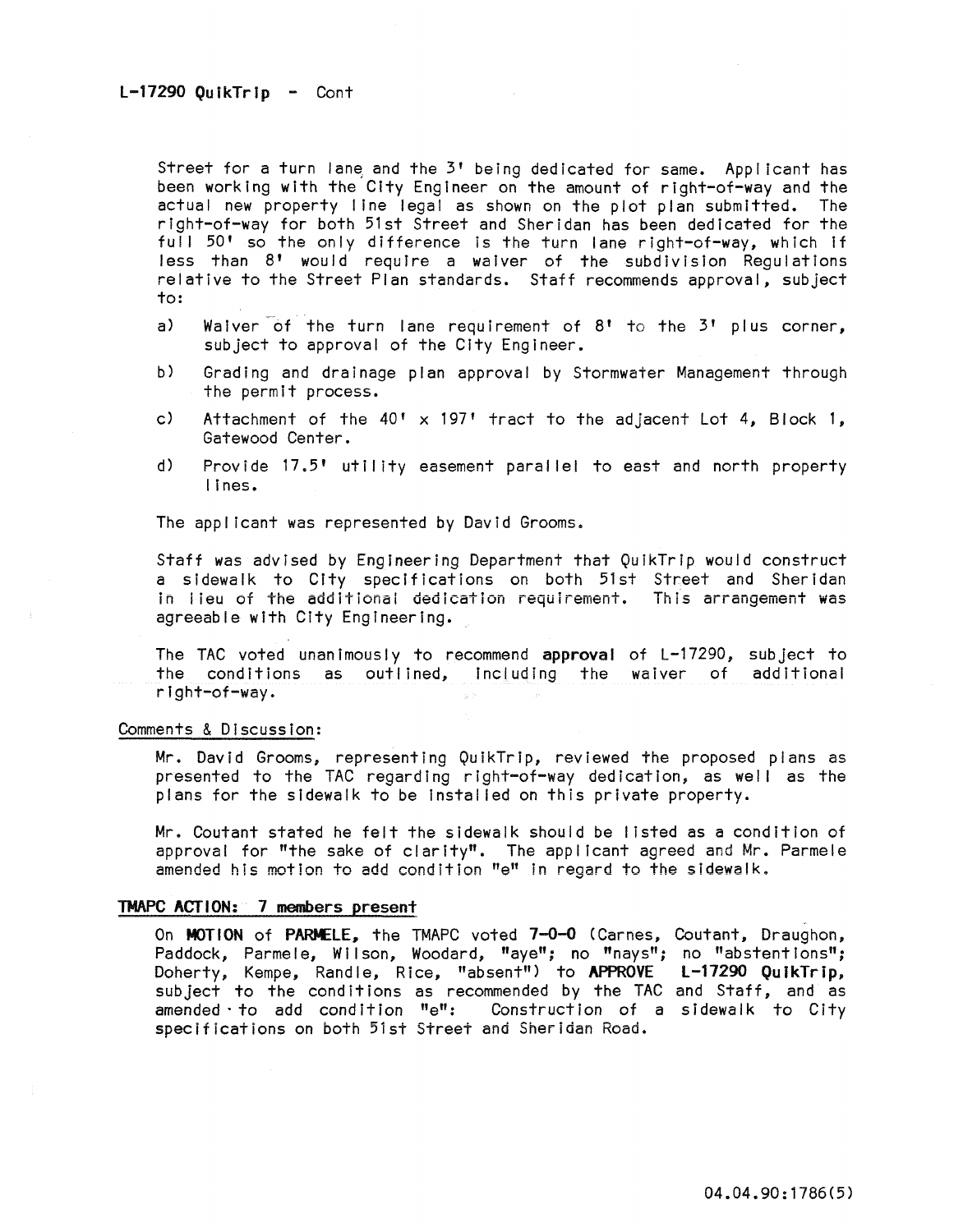# LOT SPLIT(S) FOR RATIFICATION OF PRIOR APPROVAL:

L-17291 (3294) Swab-Fox *sWlc* of 58th Street & South 118th East Avenue

# TMAPC ACTION: 7 members present

On MOTION of WOODARD, the TMAPC voted 7-0-0 (Carnes, Coutant, Draughon, Paddock, Parmele, Wilson, Woodard, "aye"; no "nays"; no "abstentions"; Doherty, Kempe, Randle, Rice, "absent") to APPROVE the Above Listed Lot Split(s0 for Ratification of Prior Approval, as recommended by Staff.

### OTHER BUS I NESS:

### PUD 370: Detail Sign Plan *SWlc* of East 106th Street and South Memorial Drive

#### Staff Recommendation:

The Trinity Presbyterian Church is requesting approval of a ground Identification sign to be located 70' from the centerline of Memorial Drive and 140' north of the south boundary of the PUD. The sign is proposed to be 5' high and have a display surface area of 40 square feet. Staff finds the request compl ies with the PUD requirements, but because of the exceptionally wide right-of-way of Memorial Drive at this point (120' from centerline) the sign's proposed location would be 50' into the street right-of-way. Staff does not oppose this location, but approval should be conditioned on approval by the appropriate state and local agencies. Also, Staff would condition the approval on removal of the temporary identification sign now on the site. Therefore, Staff recommends APPROVAL of the Detail Sign Plan subject to the two conditions stated above.

### Comments & Discussion:

After discussion among Commission members and the applicant (Don Owen of Craig Neon), Staff clarified that, since this application is part of a<br>PUD, the TMAPC is involved in the review process. Involvement by state, PUD, the TMAPC is involved in the review process. city and other local agencies was discussed as to jurisdiction over right-of-way. It was pointed out that a removal contract was usually initiated which states that, if removal of a sign was ever needed for right-of-way, the appl icant would do so at his own expense.

## TMAPC ACTION: 7 members present

On MOTION of PARMELE, the TMAPC voted 7-0-0 (Carnes, Coutant, Draughon, Paddock, Parmele, Wilson, Woodard, "aye"; no "nays"; no "abstentions"; Doherty, Kempe, Randie, Rice, "absent") to APPROVE the Detail Sign Plan for **PUD** 370 (Craig Neon), as recommended by Staff.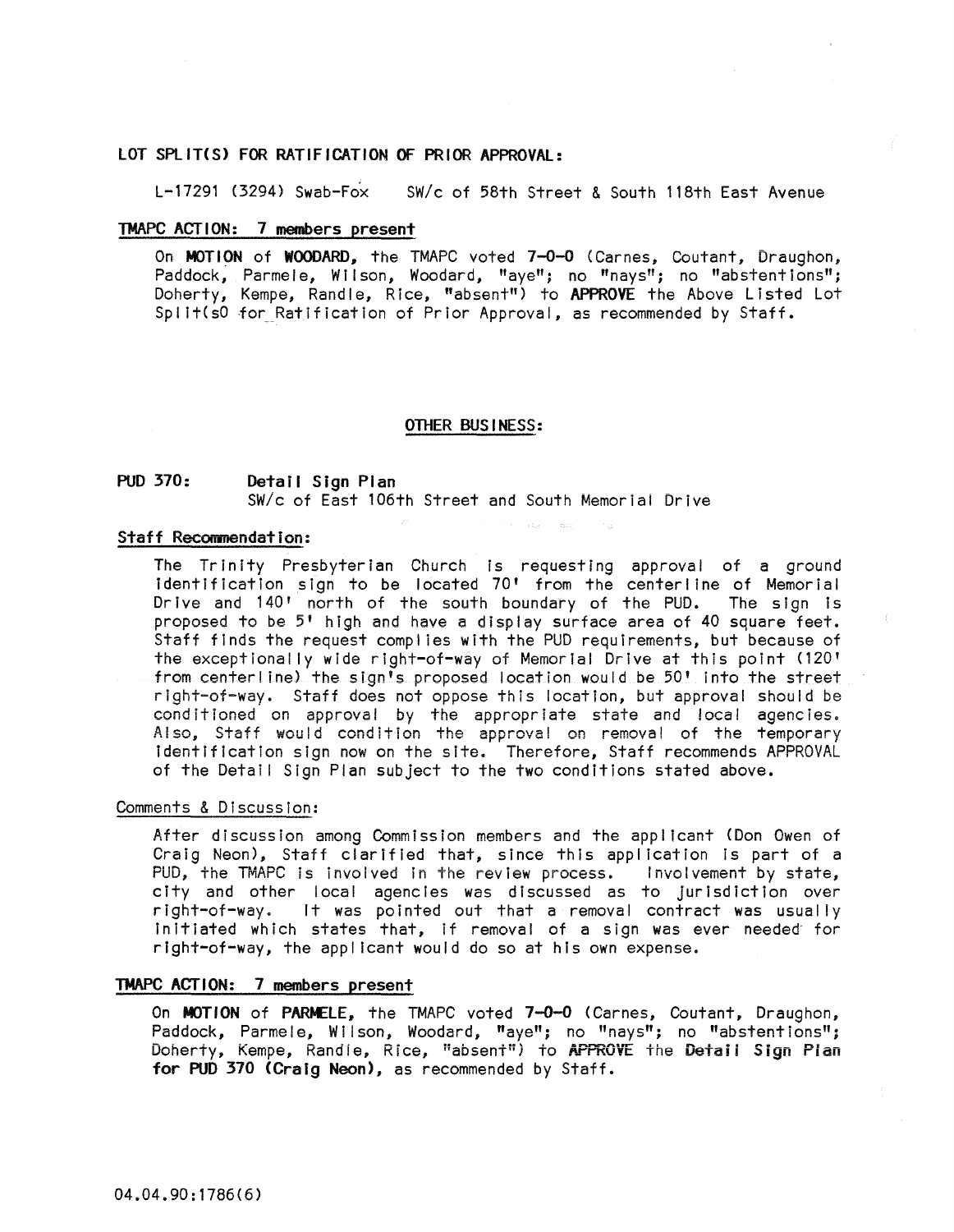#### \* \* \* \* \* \* \*

# ; PUD 306-1: Minor Amendment to Vary the Front Yard Requirement 9156 South Florence Place

### Staff Recommendation:

The applicant Is requesting a minor amendment to vary the 15' front yard requirement to 10' on the east side of Lot 24, Block 1 of Woodside Village IV. The subject tract has frontage on a private street, South Florence Place, to the north and a parking area to the east, creating a corner lot. After review of the applicant's submitted plot plan indicates that, in order to accommodate the proposed structure on the lot, some type of relief is needed. If the structure is relocated 5' west, which meets the front setback. the lot would not meet the rear vard requirement. The front setback, the lot would not meet the rear yard requirement. applicant Is proposing a 15' setback on the north side of the lot where the garage faces.

Staff finds the request to be minor in nature and consistent with the<br>original PUD. Staff also notes that other minor amendment, some of Staff also notes that other minor amendment, some of similar nature, have been approved in the subdivision.

Therefore, Staff recommends APPROVAl of minor amendment PUD 306-7 subject to the fol lowing conditions:

- 1. The required front yard on the east side of the lot be reduced to  $10'.$
- 2. The required side yard on the north side of the lot be Increased to  $15'$ .
- 3. AI! vehicular access to the garage be from South Florence Place.

# TMAPC ACTION: 7 members present

On  $MOTION$  of CARNES, the TMAPC voted  $7-0-0$  (Carnes, Coutant, Draughon, Paddock, Parmele, Wilson, Woodard, "aye"; no "nays"; no "abstentions"; Doherty, Kempe, Randle, Rice, "absent") to APPROVE the Minor Amendment to PUD 306-7 (Braselton-Dankbar), as recommended by Staff.

#### \* \* \* \* \* \* \*

PUD 179-C: Detail Sign Plan East of the SE/c of East 73rd Street and South Memorial Drive

### Staff Recommendation:

The applicant is requesting approval of a  $6'$  high ground sign containing 32 square feet of display surface area adjacent to 73rd Street on the east 100' of Lot 4, Block 2 of EI Paseo. Approval Is also requested for two 3' diameter circular wall signs on the western portion of the north face of the office building on the same lot. Staff finds both signs to be In conformance with the sign standards for PUD 179-C. Therefore, Staff recommends APPROVAL of the Detail Sign Plan.